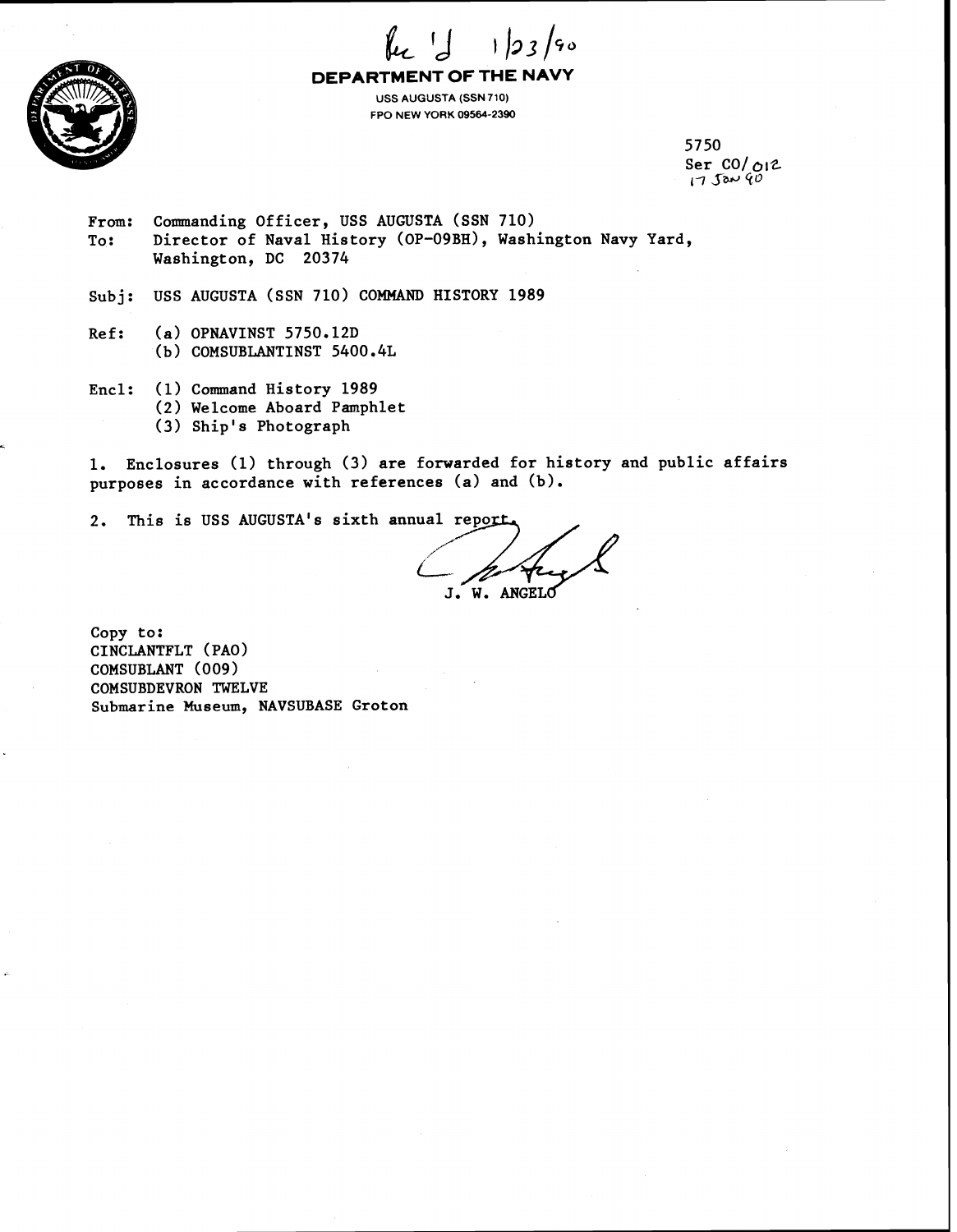## Command Composition and Organization

USS AUGUSTA (SSN 710), the thirtieth 688 class nuclear fast attack submarine, is one of the most advanced undersea vessels of its type in the world. Her mission: to hunt down and destroy enemy surface ships and submarines. She carries a crew of 13 officers and approximately 120 enlisted men, all highly qualified specialists in their fields. USS AUGUSTA, under the command of Commander James W. Angelo, is attached to Submarine Development Squadron TWELVE and is homeported in Groton, CT. Lieutenant Commander Stephen L. Connors is the Executive Officer.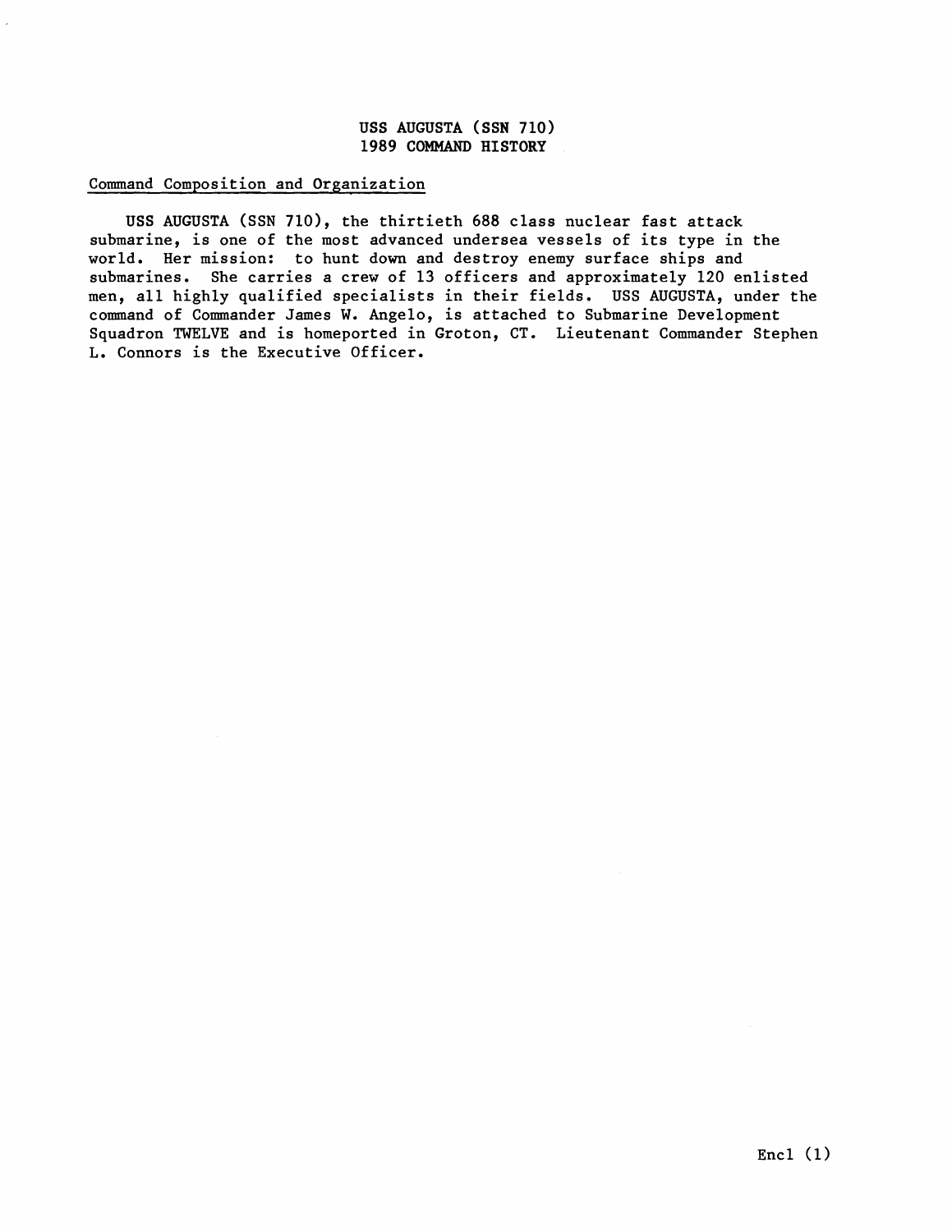**Chronology** 

 $\label{eq:2.1} \frac{1}{\sigma} \left( \frac{1}{\sigma} \right) \left( \frac{1}{\sigma} \right) \frac{1}{\sigma} \frac{1}{\sigma} \frac{1}{\sigma}$ 

| $1$ Jan - $20$ Feb<br>$21 - 24$ Feb<br>$18 - 19$ Mar<br>$19 - 21$ Mar<br>$25$ Mar - 10 Apr<br>$10 - 13$ Apr<br>$13 - 26$ Apr<br>$14 - 18$ May<br>$18 - 22$ May<br>$22 - 25$ May | Inport, Upkeep<br>Refresher Training<br>Trident D-5 PEM Support<br>Portcall, Port Canaveral, FL<br>Inport, Upkeep<br>AGILE Player<br>LANTSUBASWEX 3-89<br>TB-23 Towed Array Testing<br>Portcall, Port Canaveral, FL<br>ORE Target Support Services |
|---------------------------------------------------------------------------------------------------------------------------------------------------------------------------------|----------------------------------------------------------------------------------------------------------------------------------------------------------------------------------------------------------------------------------------------------|
| $1 - 7$ Jun                                                                                                                                                                     | Dual Towed Array Testing with Variable Depth Towed                                                                                                                                                                                                 |
|                                                                                                                                                                                 | Array                                                                                                                                                                                                                                              |
| $12 - 16$ Jun                                                                                                                                                                   | Shallow Water ADCAP Torpedo Firings                                                                                                                                                                                                                |
| $18 - 29$ Jun                                                                                                                                                                   | Midshipmen Operations, AUTEC Range for MK 48/MK 46<br>Target Services                                                                                                                                                                              |
| $1 - 3$ Jul                                                                                                                                                                     | Sound Trials, Exuma Sound                                                                                                                                                                                                                          |
| $10 - 14$ Jul                                                                                                                                                                   | Tactical Readiness Evaluation                                                                                                                                                                                                                      |
| $14 - 18$ Jul                                                                                                                                                                   | Reserve Fleet Target Services                                                                                                                                                                                                                      |
| $18$ Jul                                                                                                                                                                        | Navy League VIP Cruise                                                                                                                                                                                                                             |
| 19 Jul - 22 Aug                                                                                                                                                                 | Inport, Upkeep                                                                                                                                                                                                                                     |
| $23 - 25$ Aug                                                                                                                                                                   | Nuclear Weapons Acceptance Inspection                                                                                                                                                                                                              |
| $5$ Sep - 7 Nov                                                                                                                                                                 | North Atlantic Deployment                                                                                                                                                                                                                          |
| $13 - 21$ Sep                                                                                                                                                                   | NATO Exercise Sharp Spear                                                                                                                                                                                                                          |
| $25 - 29$ Sep                                                                                                                                                                   | Portcall, Zeebrugge, Belgium                                                                                                                                                                                                                       |
| $26$ Sep                                                                                                                                                                        | Host Luncheon for U.S. Ambassador to Belgium                                                                                                                                                                                                       |
| $2 - 6$ Oct                                                                                                                                                                     | Portcall, Holy Loch, Scotland                                                                                                                                                                                                                      |
| $6 - 29$ Oct                                                                                                                                                                    | LANTSUBASWEX 4-89                                                                                                                                                                                                                                  |
| $6 - 7$ Nov                                                                                                                                                                     | Operational Reactor Safeguards Examination                                                                                                                                                                                                         |
| 8 Nov                                                                                                                                                                           | Ney Inspection                                                                                                                                                                                                                                     |
| $9 - 20$ Nov                                                                                                                                                                    | Standdown                                                                                                                                                                                                                                          |
| $21$ Nov - 8 Dec                                                                                                                                                                | Upkeep, NSSF New London                                                                                                                                                                                                                            |
| $11 - 15$ Dec                                                                                                                                                                   | Underway Material Inspection                                                                                                                                                                                                                       |
| $16 - 31$ Dec                                                                                                                                                                   | Standdown, Holiday Routine                                                                                                                                                                                                                         |